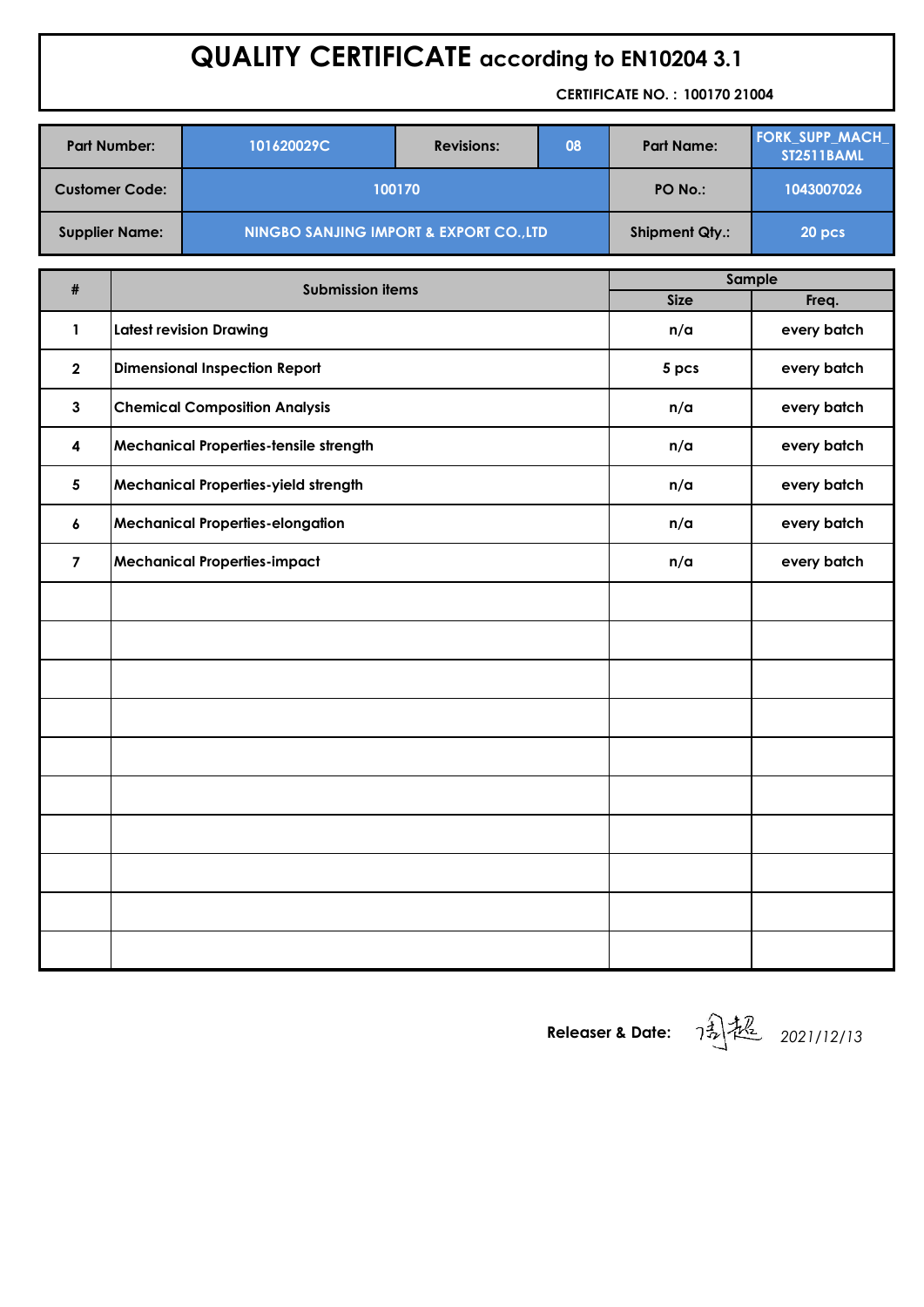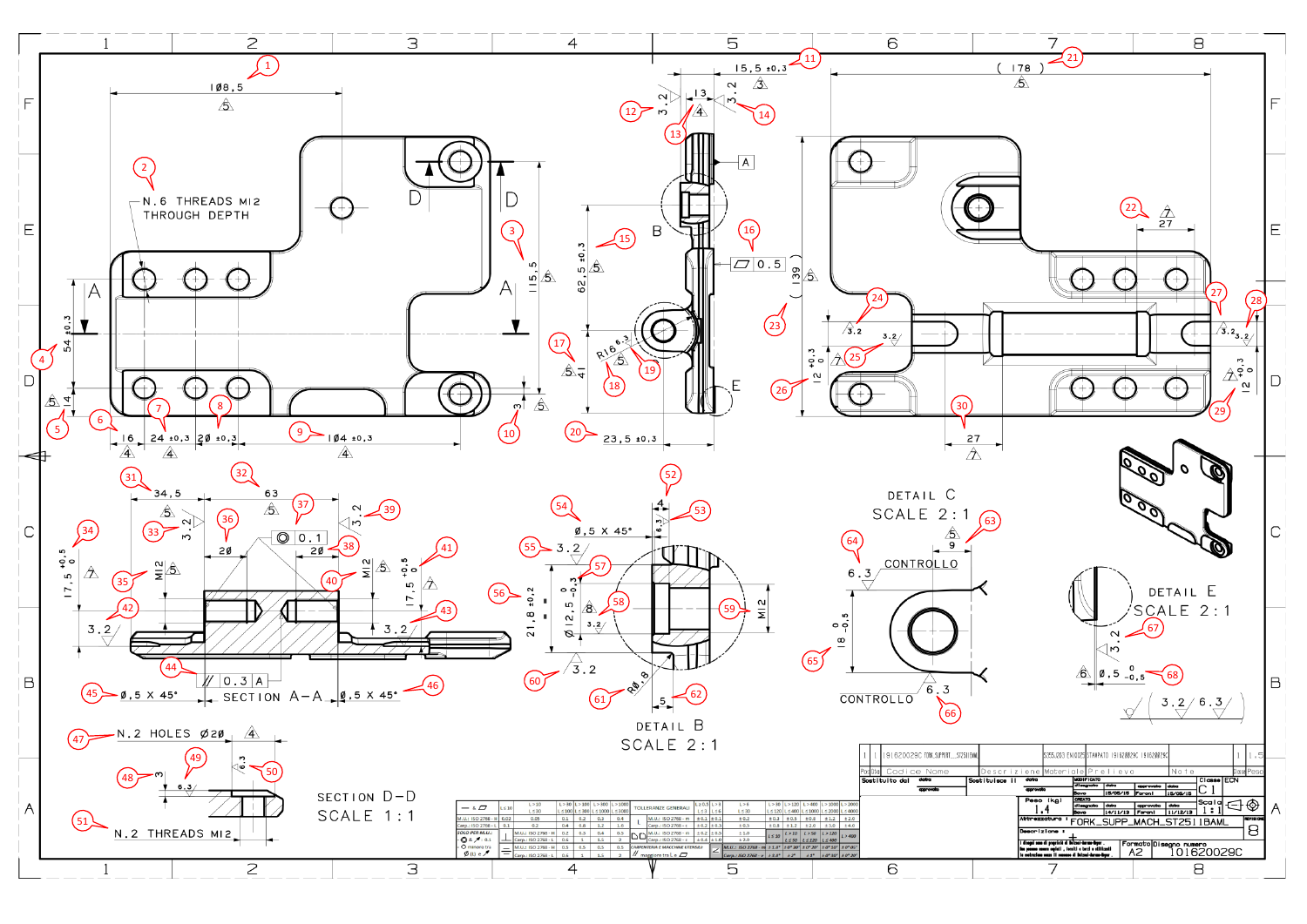| <b>Dimensional Inspection Report</b>                                    |                                                                                                                                                                                                    |                                       |                |                    |                 |                 |                         |                              |                  |                     |                  |                             |          |                            |               |
|-------------------------------------------------------------------------|----------------------------------------------------------------------------------------------------------------------------------------------------------------------------------------------------|---------------------------------------|----------------|--------------------|-----------------|-----------------|-------------------------|------------------------------|------------------|---------------------|------------------|-----------------------------|----------|----------------------------|---------------|
| <b>Customer Code</b>                                                    |                                                                                                                                                                                                    |                                       |                | <b>Part Number</b> |                 | Part Name       |                         | <b>Revisions</b>             |                  | <b>Shipment Qty</b> |                  | <b>Inspected By</b>         |          |                            |               |
| 100170                                                                  |                                                                                                                                                                                                    |                                       |                | 101620029C         |                 |                 | <b>FORK_SUPP_MACH08</b> | 20 pcs<br><b>YAN JIANJUN</b> |                  |                     |                  |                             |          |                            |               |
| <b>Supplier Name</b>                                                    |                                                                                                                                                                                                    |                                       |                |                    |                 |                 |                         | <b>QA Manager</b>            |                  |                     |                  | Date                        |          |                            |               |
| 2021.12.13<br>NINGBO SANJING IMPORT & EXPORT CO.,LTD<br><b>ZHOUCHAO</b> |                                                                                                                                                                                                    |                                       |                |                    |                 |                 |                         |                              |                  |                     |                  |                             |          |                            |               |
|                                                                         | <b>The Tolerance Standards</b>                                                                                                                                                                     |                                       |                |                    |                 |                 |                         |                              |                  |                     |                  |                             |          |                            |               |
|                                                                         | TOLERANCES UNLESS OTHERWISE SPECIFIAL: ±0.7%                                                                                                                                                       |                                       |                |                    |                 |                 |                         |                              |                  |                     |                  |                             |          |                            |               |
|                                                                         | $\Box$ IQPC<br>Last Part<br>$\Box$ FQC<br>Standard Production Inspection<br>$\sqrt{\ }$ Sample<br>$\Box$ First Part<br>New Tooing/Fixture<br>Design Change<br>$\Box$ Maintain /Periodic Inspection |                                       |                |                    |                 |                 |                         |                              |                  |                     |                  |                             |          |                            |               |
| Dim. No.                                                                | <b>Dimension</b><br><b>Type</b>                                                                                                                                                                    | Nominal                               | Tol. $+$       | Tol. -             | <b>USL</b>      | <b>LSL</b>      | Sample 1                | Sample 2                     | Sample 3         | Sample 4            | Sample 5         | Measuring<br>Device         | Comments | OK                         | <b>NOT OK</b> |
| $\mathbf{1}$                                                            |                                                                                                                                                                                                    | <b>Linear 108.500</b>                 | 0.500          | 0.500              | 109.000         | 108.000         | 108.662                 | 108.715                      | 108.521          | 108.651             | 108.548          | <b>CMM</b>                  |          | x                          |               |
| $\overline{\mathbf{2}}$                                                 | <b>Thread</b>                                                                                                                                                                                      | M12x1.75-<br>6H                       |                |                    |                 |                 | OK                      | ОК                           | OK               | ОК                  | ОК               | <b>Thread Gauge</b>         |          | $\mathbf{x}$               |               |
| 3                                                                       | Linear                                                                                                                                                                                             | 115.500                               | 0.300          | 0.300              | 115.800         | 115.200         | 115.551                 | 115.527                      | 115.580          | 115.533             | 115.542          | <b>CMM</b>                  |          | $\pmb{\mathsf{x}}$         |               |
| 4                                                                       |                                                                                                                                                                                                    | <b>Linear 54.000</b>                  | 0.300          | 0.300              | 54.300          | 53.700          | 54.003                  | 53.998                       | 54.007           | 54.028              | 53.979           | <b>CMM</b>                  |          | X                          |               |
| 5                                                                       |                                                                                                                                                                                                    | <b>Linear 14.000</b>                  | 0.500          | 0.500              | 14.500          | 13.500          | 14.256                  | 14.352                       | 14.317           | 14.348              | 14.266           | <b>CMM</b>                  |          | $\mathbf x$                |               |
| 6                                                                       |                                                                                                                                                                                                    | <b>Linear 16.000</b>                  | 0.500          | 0.600              | 16.500          | 15.400          | 15.925                  | 15.744                       | 15.951           | 15.834              | 15.837           | <b>CMM</b>                  |          | $\pmb{\mathsf{x}}$         |               |
| $\overline{7}$                                                          |                                                                                                                                                                                                    | <b>Linear 24.000</b>                  | 0.300          | 0.300              | 24.300          | 23.700          | 24.073                  | 24.013                       | 23.955           | 24.075              | 24.095           | <b>CMM</b>                  |          | $\mathbf x$                |               |
| 8                                                                       |                                                                                                                                                                                                    | <b>Linear 20.000</b>                  | 0.300          | 0.300              | 20.300          | 19.700          | 19.990                  | 20.054                       | 19.992           | 20.021              | 19.945           | <b>CMM</b>                  |          | $\mathbf{x}$               |               |
| 9                                                                       | Linear 3.000                                                                                                                                                                                       | <b>Linear 104.000</b>                 | 0.300          | 0.300              | 104.300         | 103.700         | 104.002                 | 103.987                      | 103.940          | 103.992             | 104.006          | <b>CMM</b>                  |          | $\mathbf x$<br>X.          |               |
| 10<br>11                                                                |                                                                                                                                                                                                    | <b>Linear 15.500</b>                  | 0.100<br>0.300 | 0.100<br>0.300     | 3.100<br>15.800 | 2.900<br>15.200 | 3.001<br>15.239         | 2.906<br>15.367              | 3.080<br>15.570  | 2.911<br>15.290     | 2.935<br>15.429  | <b>CMM</b><br><b>CMM</b>    |          | $\mathbf x$                |               |
| 12                                                                      | Roughness 3.200                                                                                                                                                                                    |                                       | 0.000          | 3.200              | 3.200           | 0.000           | 1.510                   | 1.294                        | 1.472            | 1.493               | 1.552            | Roughmeter                  |          | $\mathbf x$                |               |
| 13                                                                      | Linear                                                                                                                                                                                             | 13.000                                | 0.500          | 0.500              | 13.500          | 12.500          | 13.24                   | 13.10                        | 13.12            | 13.06               | 13.14            | Caliper                     |          | x                          |               |
| 14                                                                      | Roughness 3.200                                                                                                                                                                                    |                                       | 0.000          | 3.200              | 3.200           | 0.000           | 1.611                   | 1.379                        | 1.402            | 1.286               | 1.354            | Roughmeter                  |          | $\mathbf x$                |               |
| 15                                                                      |                                                                                                                                                                                                    | Linear 62.500                         | 0.300          | 0.300              | 62.800          | 62.200          | 62.441                  | 62.398                       | 62.435           | 62.426              | 62.490           | <b>CMM</b>                  |          | $\pmb{\mathsf{x}}$         |               |
| 16                                                                      | Planeness 0.500                                                                                                                                                                                    |                                       | 0.000          | 0.500              | 0.500           | 0.000           | 0.249                   | 0.214                        | 0.198            | 0.216               | 0.204            | <b>CMM</b>                  |          | X.                         |               |
| 17                                                                      |                                                                                                                                                                                                    | Linear 41.000                         | 0.500          | 0.500              | 41.500          | 40.500          | 41.252                  | 41.350                       | 41.258           | 41.300              | 41.336           | <b>CMM</b>                  |          | $\mathbf x$                |               |
| 18                                                                      |                                                                                                                                                                                                    | R 16.000                              | 0.200          | 0.200              | 16.200          | 15.800          | 16.126                  | 16.187                       | 16.099           | 16.125              | 16.094           | <b>CMM</b>                  |          | $\pmb{\mathsf{x}}$         |               |
| 19                                                                      | Roughness 6.300                                                                                                                                                                                    |                                       | 0.000          | 6.300              | 6.300           | 0.000           | 1.237                   | 1.209                        | 1.411            | 1.370               | 1.218            | Roughmeter                  |          | X.                         |               |
| 20                                                                      |                                                                                                                                                                                                    | Linear 23.500                         | 0.300          | 0.300              | 23.800          | 23.200          | 23.445                  | 23.484                       | 23.365           | 23.413              | 23.482           | <b>CMM</b>                  |          | X.                         |               |
| 21                                                                      |                                                                                                                                                                                                    | Linear 178,000                        | 0.500          | 0.500              | 178.500         | 177.500         | 178.18                  | 178.20                       | 178.30           | 178.10              | 178.20           | Caliper                     |          | $\mathbf x$                |               |
| 22                                                                      |                                                                                                                                                                                                    | Linear 27,000                         | 0.200          | 0.200              | 27.200          | 26.800          | 27.095                  | 26.864                       | 27.121           | 26.901              | 26.892           | <b>CMM</b>                  |          | X.                         |               |
| 23                                                                      |                                                                                                                                                                                                    | Linear 139,000                        | 0.500          | 0.500              | 139.500         | 138.500         | 139.40                  | 139.20                       | 139.10           | 139.30              | 139.20           | Caliper                     |          | X.                         |               |
| 24                                                                      | Roughness 3.200                                                                                                                                                                                    |                                       | 0.000          | 3.200              | 3.200           | 0.000           | 1.366                   | 1.521                        | 1.356            | 1.197               | 1.484            | Roughmeter                  |          | $\mathbf x$                |               |
| 25                                                                      | Roughness 3.200                                                                                                                                                                                    |                                       | 0.000          | 3.200              | 3.200           | 0.000           | 1.273                   | 1.408                        | 1.355            | 1.218               | 1.450            | Roughmeter                  |          | X.                         |               |
| 26                                                                      |                                                                                                                                                                                                    | Linear 12.000                         | 0.300          | 0.000              | 12.300          | 12.000          | 12.30                   | 12.29                        | 12.28            | 12.30               | 12.30            | Caliper                     |          | X.                         |               |
| 27                                                                      | Roughness 3.200                                                                                                                                                                                    |                                       | 0.000          | 3.200              | 3.200           | 0.000           | 1.263                   | 1.414                        | 1.572            | 1.305               | 1.511            | Roughmeter                  |          | $\mathbf X$                |               |
| 28                                                                      | Roughness 3.200                                                                                                                                                                                    |                                       | 0.000          | 3.200              | 3.200           | 0.000           | 1.311                   | 1.405                        | 1.387            | 1.294               | 1.364            | Roughmeter                  |          | $\mathbf X$                |               |
| 29                                                                      |                                                                                                                                                                                                    | Linear 12.000                         | 0.300          | 0.000              | 12.300          | 12.000          | 12.28                   | 12.26                        | 12.26            | 12.26               | 12.20            | Caliper                     |          | X.                         |               |
| 30                                                                      |                                                                                                                                                                                                    | <b>Linear 27.000</b>                  | 0.200          | 0.200              | 27.200          | 26.800          | 26.981                  | 26.979                       | 26.886           | 27.110              | 26.820           | <b>CMM</b>                  |          | $\mathbf x$<br>$\mathbf X$ |               |
| 31                                                                      |                                                                                                                                                                                                    | <b>Linear 34.500</b><br>Linear 63.000 | 0.500<br>0.300 | 0.500              | 35.000          | 34.000          | 34.466<br>63.039        | 34.544<br>63.071             | 34.481<br>63.074 | 34.662<br>63.041    | 34.535<br>63.051 | <b>CMM</b><br><b>CMM</b>    |          | X.                         |               |
| 32<br>33                                                                | Roughness 3.200                                                                                                                                                                                    |                                       | 0.000          | 0.300<br>3.200     | 63.300<br>3.200 | 62.700<br>0.000 | 1.504                   | 1.426                        | 1.387            | 1.297               | 1.306            | Roughmeter                  |          | $\mathbf X$                |               |
| 34                                                                      |                                                                                                                                                                                                    | Linear 17.500                         | 0.500          | 0.000              | 18.000          | 17.500          | 17.741                  | 17.692                       | 17.624           | 17.600              | 17.776           | <b>CMM</b>                  |          | $\mathbf{x}$               |               |
| 35                                                                      |                                                                                                                                                                                                    | Thread $M12x1.75$                     |                |                    |                 |                 | ОК                      | ОК                           | ОК               | ОК                  | ОК               | <b>Thread Gauge</b>         |          | X.                         |               |
| 36                                                                      |                                                                                                                                                                                                    | <b>Linear 20.000</b>                  | 3.500          | 0.000              | 23.500          | 20.000          | 21.92                   | 21.80                        | 21.90            | 22.00               | 21.90            | Caliper                     |          | $\mathbf X$                |               |
| 37                                                                      | Concentric 0.100                                                                                                                                                                                   |                                       | 0.000          | 0.100              | 0.100           | 0.000           | 0.097                   | 0.095                        | 0.094            | 0.096               | 0.098            | <b>CMM</b>                  |          | $\mathbf X$                |               |
| 38                                                                      |                                                                                                                                                                                                    | <b>Linear 20.000</b>                  | 3.500          | 0.000              | 23.500          | 20.000          | 21.80                   | 21.94                        | 21.80            | 21.77               | 21.96            | Caliper                     |          | X.                         |               |
| 39                                                                      | Roughness 3.200                                                                                                                                                                                    |                                       | 0.000          | 3.200              | 3.200           | 0.000           | 1.281                   | 1.315                        | 1.152            | 1.029               | 1.410            | Roughmeter                  |          | $\mathbf X$                |               |
| 40                                                                      |                                                                                                                                                                                                    | Thread M12x1.75                       |                |                    |                 |                 | OK                      | ОК                           | ОК               | ОК                  | ОК               | <b>Thread Gauge</b>         |          | $\mathbf X$                |               |
| 41                                                                      |                                                                                                                                                                                                    | Linear 17.500                         | 0.500          | 0.000              | 18.000          | 17.500          | 17.714                  | 17.673                       | 17.810           | 17.765              | 17.596           | <b>CMM</b>                  |          | X.                         |               |
| 42                                                                      | Roughness 3.200                                                                                                                                                                                    |                                       | 0.000          | 3.200              | 3.200           | 0.000           | 1.571                   | 1.483                        | 1.277            | 1.416               | 1.392            | Roughmeter                  |          | X.                         |               |
| 43                                                                      | Roughness 3.200                                                                                                                                                                                    |                                       | 0.000          | 3.200              | 3.200           | 0.000           | 1.433                   | 1.391                        | 1.216            | 1.309               | 1.277            | Roughmeter                  |          | $\mathbf x$                |               |
| 44                                                                      | Parallel 0.300                                                                                                                                                                                     |                                       | 0.000          | 0.300              | 0.300           | 0.000           | 0.054                   | 0.037                        | 0.061            | 0.016               | 0.002            | <b>CMM</b>                  |          | X.                         |               |
| 45                                                                      | Chamfer 0.500                                                                                                                                                                                      |                                       | 0.200          | 0.200              | 0.700           | 0.300           | 0.52                    | 0.48                         | 0.54             | 0.60                | 0.58             | Chamfer<br>Gauge            |          | $\mathbf X$                |               |
|                                                                         |                                                                                                                                                                                                    | 45.000                                | 1.000          | 1.000              | 46.000          | 44.000          | 45.00                   | 45.00                        | 45.00            | 45.00               | 45.00            | Chamfer<br>Gauae            |          | $\mathbf X$                |               |
| 46                                                                      | Chamfer 0.500                                                                                                                                                                                      |                                       | 0.200          | 0.200              | 0.700           | 0.300           | 0.60                    | 0.58                         | 0.55             | 0.62                | 0.56             | Chamfer<br>Gauge<br>Chamfer |          | X.                         |               |
|                                                                         |                                                                                                                                                                                                    | 45.000                                | 1.000          | 1.000              | 46.000          | 44.000          | 45.00                   | 45.00                        | 45.00            | 45.00               | 45.00            | Gauge                       |          | $\mathbf X$                |               |
| 47                                                                      | Diameter 20.000                                                                                                                                                                                    |                                       | 0.200          | 0.200              | 20.200          | 19.800          | 19.96                   | 19.97                        | 19.96            | 19.98               | 20.00            | Caliper                     |          | $\mathbf X$                |               |
| 48                                                                      | Linear 3.000                                                                                                                                                                                       |                                       | 0.100          | 0.100              | 3.100           | 2.900           | 3.04                    | 3.00                         | 3.04             | 3.02                | 3.00             | Caliper                     |          | X.                         |               |
| 49                                                                      | Roughness 3.200                                                                                                                                                                                    |                                       | 0.000          | 3.200              | 3.200           | 0.000           | 1.507                   | 1.440                        | 1.329            | 1.433               | 1.500            | Roughmeter                  |          | $\mathbf X$                |               |
| 50                                                                      | Roughness 3.200                                                                                                                                                                                    |                                       | 0.000          | 3.200              | 3.200           | 0.000           | 1.984                   | 2.014                        | 2.112            | 1.951               | 1.893            | Roughmeter                  |          | $\mathbf X$                |               |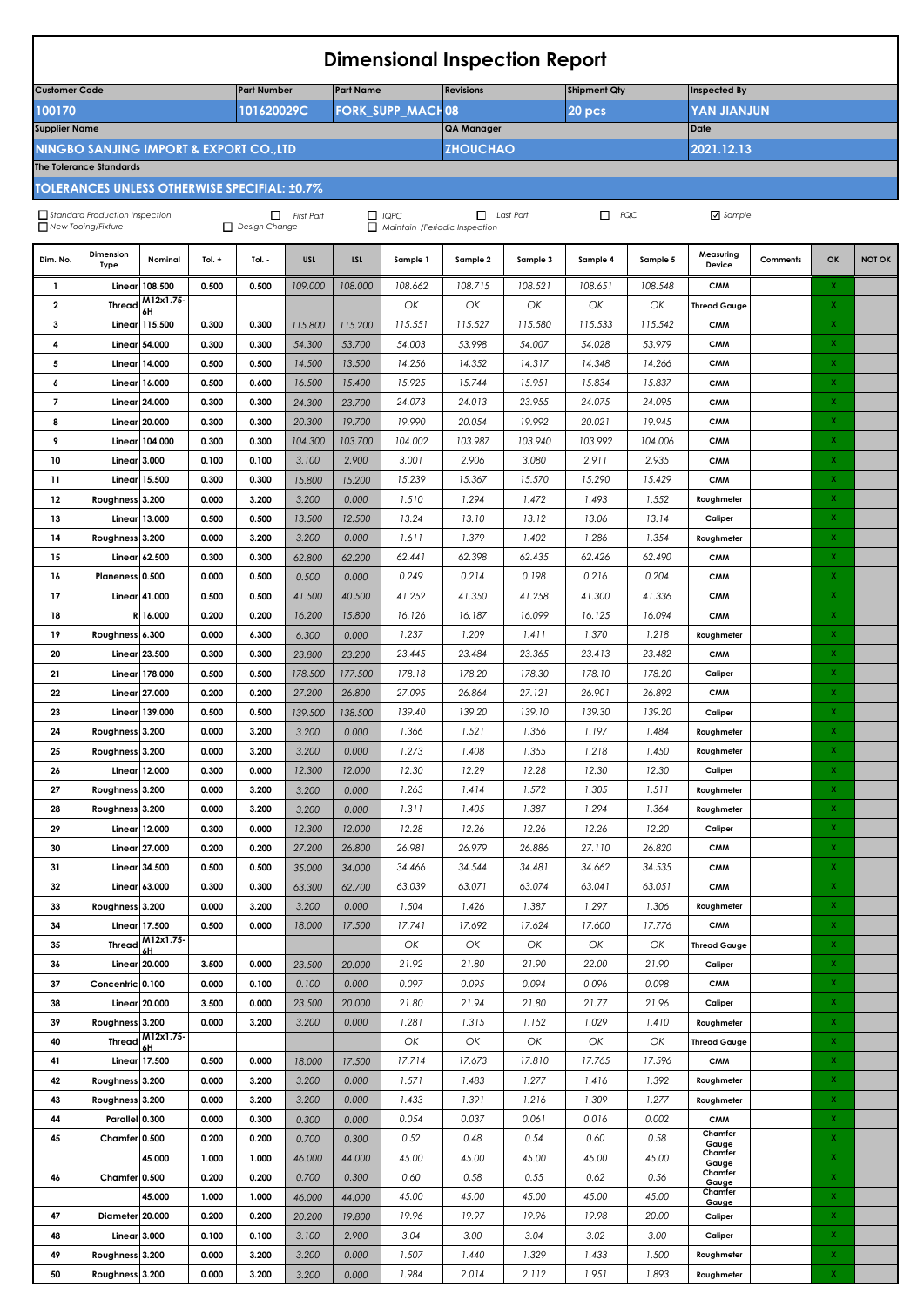| 51 | Thread          | M12x1.75<br>6H                             |       |       |        |        | OK     | OK     | ОК     | OK     | OK     | <b>Thread Gauge</b>  | $\mathbf{x}$   |  |
|----|-----------------|--------------------------------------------|-------|-------|--------|--------|--------|--------|--------|--------|--------|----------------------|----------------|--|
| 52 | Linear 4.000    |                                            | 0.100 | 0.100 | 4.100  | 3.900  | 3.92   | 3.92   | 3.96   | 3.94   | 3.94   | Caliper              | $\mathbf{x}$   |  |
| 53 | Roughness 6.300 |                                            | 0.000 | 6.300 | 6.300  | 0.000  | OK     | OK     | ОК     | OK     | ОК     | Visual<br>Inspection | $\mathbf{x}$   |  |
| 54 | Chamfer 0.500   |                                            | 0.200 | 0.200 | 0.700  | 0.300  | 0.50   | 0.50   | 0.52   | 0.54   | 0.52   | Chamfer<br>Gauge     | $\mathbf{x}$   |  |
|    |                 | 45.000                                     | 1.000 | 1.000 | 46.000 | 44.000 | 45.00  | 45.00  | 45.00  | 45.00  | 45.00  | Chamfer<br>Gauge     | $\mathbf{x}$   |  |
| 55 | Roughness 3.200 |                                            | 0.000 | 3.200 | 3.200  | 0.000  | 1.472  | 1.319  | 1.208  | 1.220  | 1.385  | Roughmeter           | $\mathbf{x}$   |  |
| 56 | Linear 21.800   |                                            | 0.200 | 0.200 | 22,000 | 21,600 | 21.782 | 21.806 | 21.784 | 21.767 | 21.823 | <b>CMM</b>           | $\mathbf{x}$   |  |
| 57 | Diameter 12.500 |                                            | 0.000 | 0.300 | 12.500 | 12.200 | 12.30  | 12.28  | 12.30  | 12.24  | 12.28  | Caliper              | $\mathbf{x}$   |  |
| 58 | Roughness 3.200 |                                            | 0.000 | 3.200 | 3.200  | 0.000  | 1.347  | 1.507  | 1.550  | 1.671  | 1.438  | Roughmeter           | $\mathbf{x}$   |  |
| 59 |                 | Thread $\frac{\text{M12x1.75}}{\text{6H}}$ |       |       |        |        | OK     | ОК     | ОК     | OK     | ОК     | <b>Thread Gauge</b>  | $\mathbf{x}$   |  |
| 60 | Roughness 3.200 |                                            | 0.000 | 3.200 | 3.200  | 0.000  | 1.304  | 1.288  | 1.312  | 1.259  | 1.268  | Roughmeter           | $\mathbf{x}$   |  |
| 61 |                 | R 0.800                                    | 0.200 | 0.200 | 1.000  | 0.600  | OK     | ОК     | ОК     | OK     | OK     | R Gauge              | $\mathbf{x}$   |  |
| 62 | Linear 5.000    |                                            | 0.100 | 0.100 | 5.100  | 4.900  | 4.940  | 5.000  | 4.920  | 4.960  | 4.980  | Caliper              | $\mathbf{x}$   |  |
| 63 | Linear 9.000    |                                            | 0.200 | 0.200 | 9.200  | 8.800  | 9.112  | 9.076  | 9.100  | 9.028  | 9.125  | <b>CMM</b>           | $\mathbf{X}$   |  |
| 64 | Roughness 3.200 |                                            | 0.000 | 3.200 | 3.200  | 0.000  | 1.095  | 1.147  | 1.035  | 1.110  | 1.202  | Roughmeter           | $\mathbf{x}$   |  |
| 65 | Linear 18.000   |                                            | 0.000 | 0.500 | 18.000 | 17.500 | 17.800 | 17.780 | 17.740 | 17.700 | 17.720 | Caliper              | $\mathbf{x}$   |  |
| 66 | Roughness 3.200 |                                            | 0.000 | 3.200 | 3.200  | 0.000  | 1.150  | 1.204  | 1.091  | 1.199  | 1.134  | Roughmeter           | $\mathbf{x}$   |  |
| 67 | Roughness 3.200 |                                            | 0.000 | 3.200 | 3.200  | 0.000  | 1.972  | 2.156  | 2.240  | 1.915  | 2.093  | Roughmeter           | $\mathbf{x}$   |  |
| 68 | Linear $0.500$  |                                            | 0.000 | 0.500 | 0.500  | 0.000  | 0.285  | 0.254  | 0.267  | 0.278  | 0.281  | Caliper              | $\mathsf{X}^-$ |  |
|    |                 |                                            |       |       |        |        |        |        |        |        |        |                      |                |  |
|    |                 |                                            |       |       |        |        |        |        |        |        |        |                      |                |  |
|    |                 |                                            |       |       |        |        |        |        |        |        |        |                      |                |  |
|    |                 |                                            |       |       |        |        |        |        |        |        |        |                      |                |  |
|    |                 |                                            |       |       |        |        |        |        |        |        |        |                      |                |  |